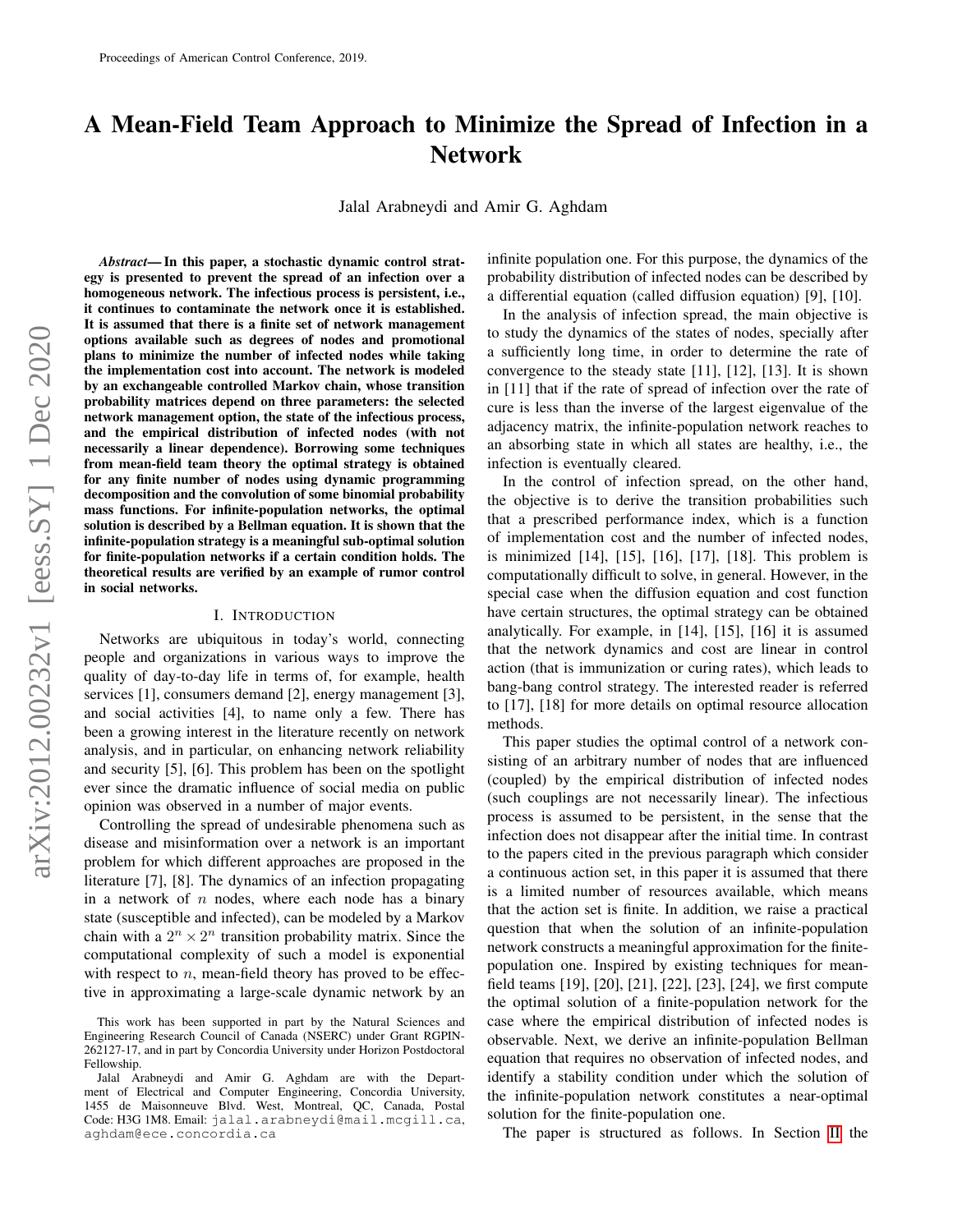problem is formulated and the objectives are subsequently described. The optimal control strategies, as the main results of the paper, are derived on micro and macro scales in Section [III.](#page-1-1) An illustrative example of a social network is presented in Section [IV.](#page-3-0) The results are finally summarized in Section [V.](#page-4-0)

#### II. PROBLEM FORMULATION

#### <span id="page-1-0"></span>*A. Notational convention*

Throughout this article, **R** is the set of real numbers and **N** is the set of natural numbers. For any  $n \in \mathbb{N}$ , let  $\mathbb{N}_n$  and  $\mathcal{M}_n$ represent finite sets  $\{1, \ldots, n\}$  and  $\{0, \frac{1}{n}, \frac{2}{n}, \ldots, 1\}$ , respectively, and  $x_{1:n}$  denote the vector  $(x_1, \ldots, x_n)$ . In addition,  $\mathbb{E}[\cdot], \mathbb{P}(\cdot)$  and  $\mathbb{1}(\cdot)$  refer to the expectation, probability and indicator operators, respectively. For any  $n \in \mathbb{N}$  and  $p \in$  $[0, 1]$ , Bino  $(\cdot, n, p)$  is the binomial probability distribution function of  $n$  binary trials with success probability  $p$ .

# *B. Model*

Consider a population of  $n \in \mathbb{N}$  homogeneous users that are exposed to an infectious process (e.g., disease or fake news). Let  $x_t^i \in \{S, I\}$  be the state of user  $i \in \mathbb{N}_n$  at time  $t \in \mathbb{N}$ , where S and I stand for "susceptible" and "infected", respectively. Denote by  $m_t \in \mathcal{M}_n$  the empirical distribution of the infected users at time  $t \in \mathbb{N}$ , i.e.,  $m_t =$  $\frac{1}{n}\sum_{i=1}^n \mathbb{1}\left(x_t^i = I\right)$ .

*1) Resources:* Let U denote the set of finite options available to the network manager (e.g., a company or a government). The objective of the network manager is to minimize the effect of the infectious process on the users by employing the available options effectively. For instance, one possible option is the degree of nodes and by varying the degree (i.e., topology), the spread of an infection can be impeded. Alternatively, the option may be an action plan such as vaccination or health promotion, influencing the rates of infection and cure. Denote by  $u_t \in \mathcal{U}$  the option taken by the network manager at time  $t \in \mathbb{N}$ .

*2) Infectious process:* Let  $z_t \in \mathcal{Z}$  be the state of an infectious process at time  $t \in \mathbb{N}$ , where  $\mathcal{Z}$  is a finite set consisting of all possible states. Denote by  $\mathbb{P}(z_{t+1} | z_t, u_t)$ the transition probability according to which state  $z_t \in \mathcal{Z}$ transits to state  $z_{t+1} \in \mathcal{Z}$  under option  $u_t \in \mathcal{U}$ ,  $\forall t \in \mathbb{N}$ . Note that the level of persistence of the infectious process is incorporated in the above transition probability matrix.

*3) Dynamics of users:* Suppose that the state of user i is susceptible, the state of the infectious process is  $z_t$ , option  $u_t$  is chosen and the number of infected users is  $nm_t$ ,  $t \in \mathbb{N}$ . Then, user *i* becomes infected with the following probability:

$$
\mathbb{P}(x_{t+1}^i = I \mid x_t^i = S, u_t, m_t, z_t) := f^0(u_t, m_t, z_t), \quad (1)
$$

where  $f^0: \mathcal{U} \times \mathcal{M}_n \times \mathcal{Z} \rightarrow [0, 1]$ . In addition, when the state of user  $i$  is infected, it changes to susceptible according to the following probability:

$$
\mathbb{P}\left(x_{t+1}^i = S \mid x_t^i = I, u_t, m_t, z_t\right) := f^1(u_t, m_t, z_t), \quad (2)
$$

where  $f^1$  :  $\mathcal{U} \times \mathcal{M}_n \times \mathcal{Z} \rightarrow [0,1]$ . It is to be noted that the network topology is implicitly described in transition probabilities [\(1\)](#page-1-2) and [\(2\)](#page-1-3).

*4) Per-step cost:* Let  $c(u, m, z) \in \mathbb{R}_{\geq 0}$  be the cost associated with implementing option  $u \in U$  when the empirical distribution of the infected users is  $m \in \mathcal{M}_n$  and the state of the infectious process is  $z \in \mathcal{Z}$ . For practical purposes, the per-step cost function is considered to be an increasing function of the empirical distribution of the infected users, i.e., the more infection, the higher cost.

At any time  $t \in \mathbb{N}$ , the network manager chooses its option according to the control law  $g_t: (\mathcal{M}_n \times \mathcal{Z})^t \to \mathcal{U}$  as follows:

$$
u_t = g_t(m_{1:t}, z_{1:t}), \quad t \in \mathbb{N}.
$$

Note that  $g := \{g_1, g_2, \ldots\}$  is the strategy of the network manager.

### *C. Problem statement*

<span id="page-1-4"></span>Assumption 1 *The transition probabilities and cost function are time-homogeneous. In addition, the underlying primitive random variables of users as well as the infectious process are mutually independent in both space and time. Furthermore, the primitive random variables of users are identically distributed.*

Given a discount factor  $\beta \in (0,1)$ , define the total expected discounted cost:

$$
J_n(g) = \mathbb{E}^g \left[ \sum_{t=1}^{\infty} \beta^{t-1} c(u_t, m_t, z_t) \right],
$$

where the above cost function depends on the choice of strategy  $g$  and the number of users  $n$ .

Problem 1 *Find an optimal strategy* g ∗ *such that for any strategy* g*,*

<span id="page-1-5"></span>
$$
J_n^* := J_n(g^*) \leq J_n(g).
$$

<span id="page-1-7"></span>**Problem 2** *Find a sub-optimal strategy*  $\tilde{g} := {\tilde{g}_1, \tilde{g}_2, \ldots}$ *,*  $\tilde{g}_t$  :  $\mathcal{Z}^t$   $\rightarrow$   $\mathcal{U},$   $t \in \mathbb{N}$ *, such that its performance converges to the optimal performance of the infinite-population as the number of users increases, i.e.,*

$$
|J_n(\hat{g}) - J^*_{\infty}| \le \varepsilon(n),
$$

<span id="page-1-1"></span>*where*  $\lim_{n\to\infty} \varepsilon(n) = 0$ .

## <span id="page-1-6"></span>III. THEORETICAL RESULTS

<span id="page-1-2"></span>Prior to solving Problems 1 and 2, it is necessary to understand the dynamics of the empirical distribution of the infected users, and more importantly, the way it evolves over time according to each option of the network manager and state of the infectious process. To this end, the following theorem is needed.

<span id="page-1-3"></span>**Theorem [1](#page-1-4)** Let Assumption 1 hold. Given any  $m_t \in \mathcal{M}$ ,  $u_t$  ∈ U and  $z_t$  ∈ Z,  $t$  ∈ N, the transition probability *matrix of the empirical distribution of the infected users is*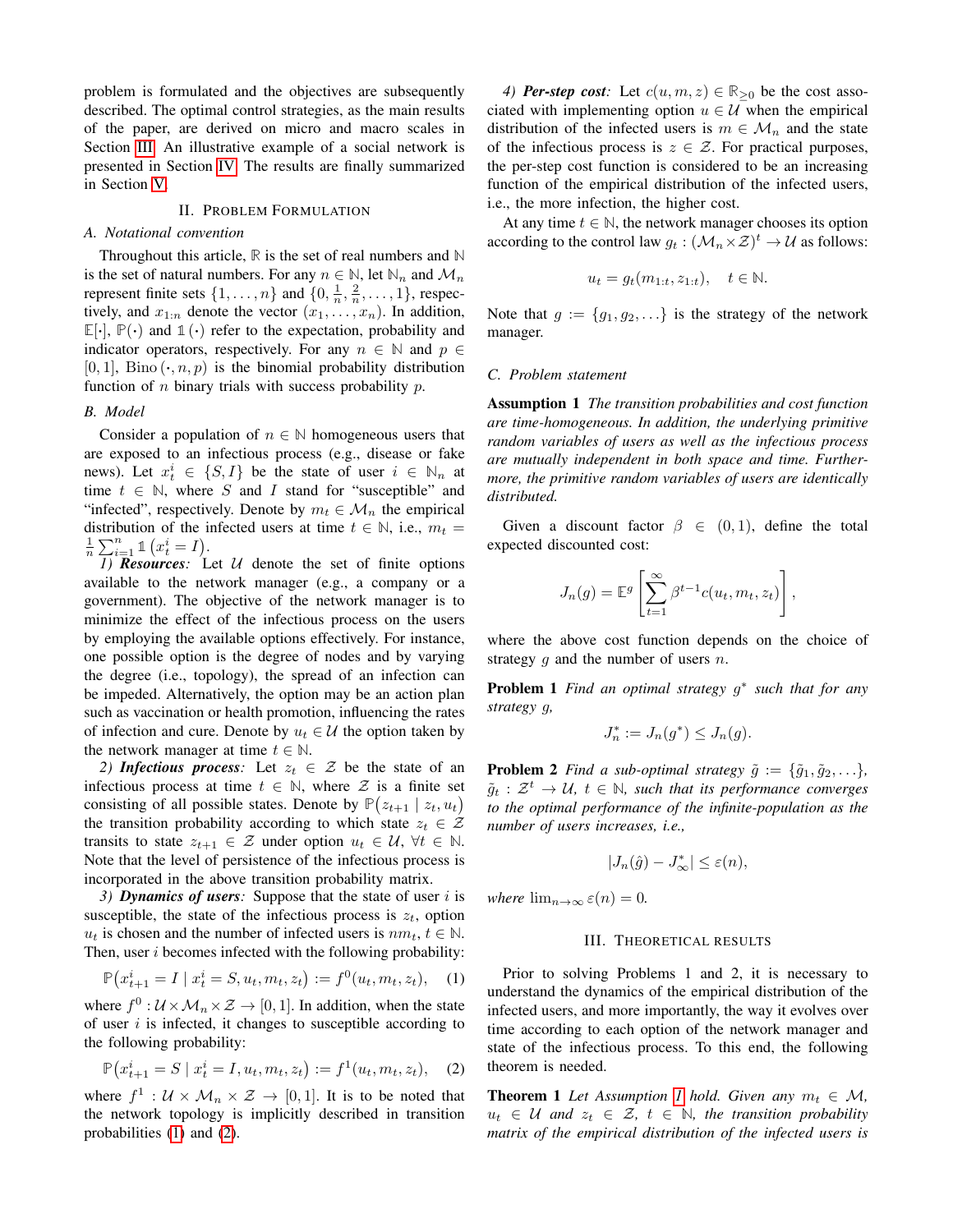*characterized as:*

$$
\mathbb{P}(m_{t+1}|m_t=0, u_t, z_t) = \text{Bino}(nm_{t+1}, f^0(u_t, m_t, z_t), n),
$$

$$
\mathbb{P}(m_{t+1}|m_t=1, u_t, z_t) = \text{Bino}(nm_{t+1}, 1 - f^1(u_t, m_t, z_t), n),
$$

$$
\mathbb{P}(m_{t+1}|m_t \notin \{0,1\}, u_t, z_t) = (\text{Bino}(\cdot, f^0(u_t, m_t, z_t), n - nm_t))
$$

$$
* \operatorname{Bino}(\cdot, f^1(u_t, m_t, z_t), nm_t)\Big) (nm_{t+1}).
$$

PROOF The proof proceeds in three steps. In the first step, suppose  $m_t = 0$ , i.e.  $x_t^i = S, \forall i \in \mathbb{N}_n$ . In such a case,  $nm_{t+1} = \sum_{i=1}^{n} \mathbb{1} (x_{t+1}^i = I)$  is a random variable consisting of  $n$  i.i.d. Bernoulli random variables with the success probability  $f^0(u_t, m_t, z_t)$ . In the second step, suppose  $m_t = 1$ , i.e.  $x_t^i$ pose  $m_t = 1$ , i.e.  $x_t^i = I, \forall i \in \mathbb{N}_n$ . Therefore,  $nm_{t+1} = \sum_{i=1}^n \mathbb{1}(x_{t+1}^i = I)$  is a random variable consisting of n i.i.d. Bernoulli random variables with the success probability  $1 - f^{1}(u_{t}, m_{t}, z_{t})$ . In the last step, suppose that  $m_{t} \notin$  ${0, 1}$ . Then,  $nm_{t+1} = \sum_{i=1}^{n} \mathbb{1}(x_{t+1}^i = I)$  is the sum of two independent random variables, where the first one is comprised of  $n-nm_t$  i.i.d. Bernoulli random variables with the success probability  $f^0(u_t, m_t, z_t)$  while the second one is comprised of  $nm_t$  i.i.d. Bernoulli random variables with the success probability  $1 - f^0(u_t, m_t, z_t)$ . The proof is now complete, on noting that the probability mass function of two independent random variables is the convolution of their probability mass functions.

<span id="page-2-2"></span>Theorem 2 *Let Assumption [1](#page-1-4) hold. Problem [1](#page-1-5) admits an optimal stationary strategy characterized by the following Bellman equation: for any*  $m \in \mathcal{M}_n$  *and*  $z \in \mathcal{Z}$ *,* 

$$
V(m, z) = \min_{u \in \mathcal{U}} \left( c(u, m, z) + \beta \left( \sum_{z^+ \in \mathcal{Z}} \sum_{m^+ \in \mathcal{M}} \right) \mathbb{P}(z^+ \mid z, u) \mathbb{P}(m^+ \mid m, u, z) V(m^+, z^+) ) \right). \tag{3}
$$

*Let* g <sup>∗</sup> *be a minimizer of the above Bellman equation; then the optimal action at time*  $t \in \mathbb{N}$  *is given by*  $u_t^* = g^*(m_t, z_t)$ *.* 

PROOF From the proof of Theorem [1](#page-1-6) and the fact that the infectious process evolves in a Markovian manner with a transition probability independent of the states of users, it follows that:

$$
\mathbb{P}(m_{t+1}, z_{t+1} | m_{1:t}, z_{1:t}, u_{1:t}) = \mathbb{P}(z_{t+1} | z_t, u_t) \times \mathbb{P}(m_{t+1} | m_t, u_t, z_t), \quad (4)
$$

where the left-hand side of eqaution [\(4\)](#page-2-0) does not depend on the control laws  $q_{1:t}$ . Hence, one can find the optimal solution of Problem [1](#page-1-5) via the dynamic programming principle [25], and this leads to the Bellman equation [\(3\)](#page-2-1).

According to Theorem [2,](#page-2-2) the optimal strategy does not depend on the history of infected users and infectious process, i.e., it is sufficient to know the current values in order to optimally control the network.

Remark 1 The cardinality of the space of the Bellman equation [\(3\)](#page-2-1), i.e.  $\mathcal{M}_n$ , is linear in the number of users n.

In the special case of  $n = \infty$ , the probability mass function of  $m_{t+1}$  becomes a Dirac measure. In such a case, there is no loss of optimality in restricting attention to the dynamics of the controlled differential equations. More precisely, define

<span id="page-2-3"></span>
$$
p_t := \lim_{n \to \infty} \frac{1}{n} \sum_{n=1}^{\infty} \mathbb{1} \left( x_t^i = I \right).
$$

According to [20, Lemma 4], the following equality holds with probability one for any trajectory  $z_{1:\infty}$ ,

$$
p_{t+1} = (1 - p_t) f^0(u_t, p_t, z_t) + p_t (1 - f^1(u_t, p_t, z_t)), \quad (5)
$$

with  $p_1 = \mathbb{E}[m_1]$ . By incorporating the macro-scale (infinite-population) dynamics [\(5\)](#page-2-3) into the Bellman equation [\(3\)](#page-2-1), one arrives at the following Bellman equation:

$$
\tilde{V}(p, z) = \min_{u \in \mathcal{U}} \left( c(u, p, z) + \beta \sum_{\tilde{z} \in \mathcal{Z}} \mathbb{P}(\tilde{z} \mid z, u) \times \tilde{V}((1 - p)f^{0}(u, p, z) + p(1 - f^{1}(u, p, z)), \tilde{z}) \right), \quad (6)
$$

for any  $p \in [0, 1]$  and  $z \in \mathcal{Z}$ . Let  $\tilde{q} : [0, 1] \times \mathcal{Z} \rightarrow \mathcal{U}$  be a minimizer of the right-hand side of equation [\(6\)](#page-2-4), and define the following action at time  $t$ :

<span id="page-2-8"></span><span id="page-2-7"></span><span id="page-2-4"></span>
$$
\tilde{u}_t := \tilde{g}(p_t, z_t). \tag{7}
$$

Notice that  $p_{1:t+1}$  is a stochastic process adapted to the filtration  $z_{1:t}$  for any  $t \in \mathbb{N}$ , i.e.,

$$
p_{t+1} = (1 - p_t) f^0(\tilde{g}(p_t, z_t), p_t, z_t) + p_t(1 - f^1(\tilde{g}(p_t, z_t), p_t, z_t)).
$$
\n(8)

To establish the convergence result, the following assumptions are imposed on the model.

<span id="page-2-5"></span><span id="page-2-1"></span>**Assumption 2** There exist positive constants  $k^0, k^1, k^c \in$  $\mathbb{R}_{\geq 0}$  *such that given any*  $u \in \mathcal{U}$ ,  $z \in \mathcal{Z}$  *and*  $m^1, m^2 \in [0, 1]$ *,* 

$$
|f^{0}(u, m^{1}, z) - f^{0}(u, m^{2}, z)| \leq k^{0} |m^{1} - m^{2}|,
$$
  
\n
$$
|f^{1}(u, m^{1}, z) - f^{1}(u, m^{2}, z)| \leq k^{1} |m^{1} - m^{2}|,
$$
  
\n
$$
|c(u, m^{1}, z) - c(u, m^{2}, z)| \leq k^{c} |m^{1} - m^{2}|.
$$

<span id="page-2-6"></span>Assumption 3 *The parameters introduced in Assumption [2](#page-2-5)* satisfy the inequality  $\max(k^0, k^1) < \frac{1}{a}$ β *.*

<span id="page-2-9"></span><span id="page-2-0"></span>**Theorem [3](#page-2-6)** Let Assumptions [1,](#page-1-4) [2](#page-2-5) and 3 hold. Then,  $\tilde{q}$  is a *sub-optimal strategy for Problem [2,](#page-1-7) i.e.:*

$$
|J_n(\tilde{g}) - J^*_{\infty}| \le \frac{k^c}{(1-\beta)(1-\beta \max(k^0, k^1))} \mathcal{O}(\frac{1}{\sqrt{n}}),
$$

*where*  $\lim_{n\to\infty} \mathcal{O}(\frac{1}{\sqrt{n}})=0.$ 

PROOF Let  $\tilde{m}_t$  denote the empirical distribution of the infected users under strategy  $\tilde{g}$  at time  $t \in \mathbb{N}$ . For ease of display, let function  $\phi : \mathcal{U} \times [0, 1] \times \mathcal{Z}$  denote the dynamics [\(5\)](#page-2-3), i.e.  $p_{t+1} = \phi(u_t, p_t, z_t)$ ,  $t \in \mathbb{N}$ . For any  $\tilde{m}_t$ ,  $p_t$  and  $z_t$  at time  $t \in \mathbb{N}$ , the following inequality holds as a result of the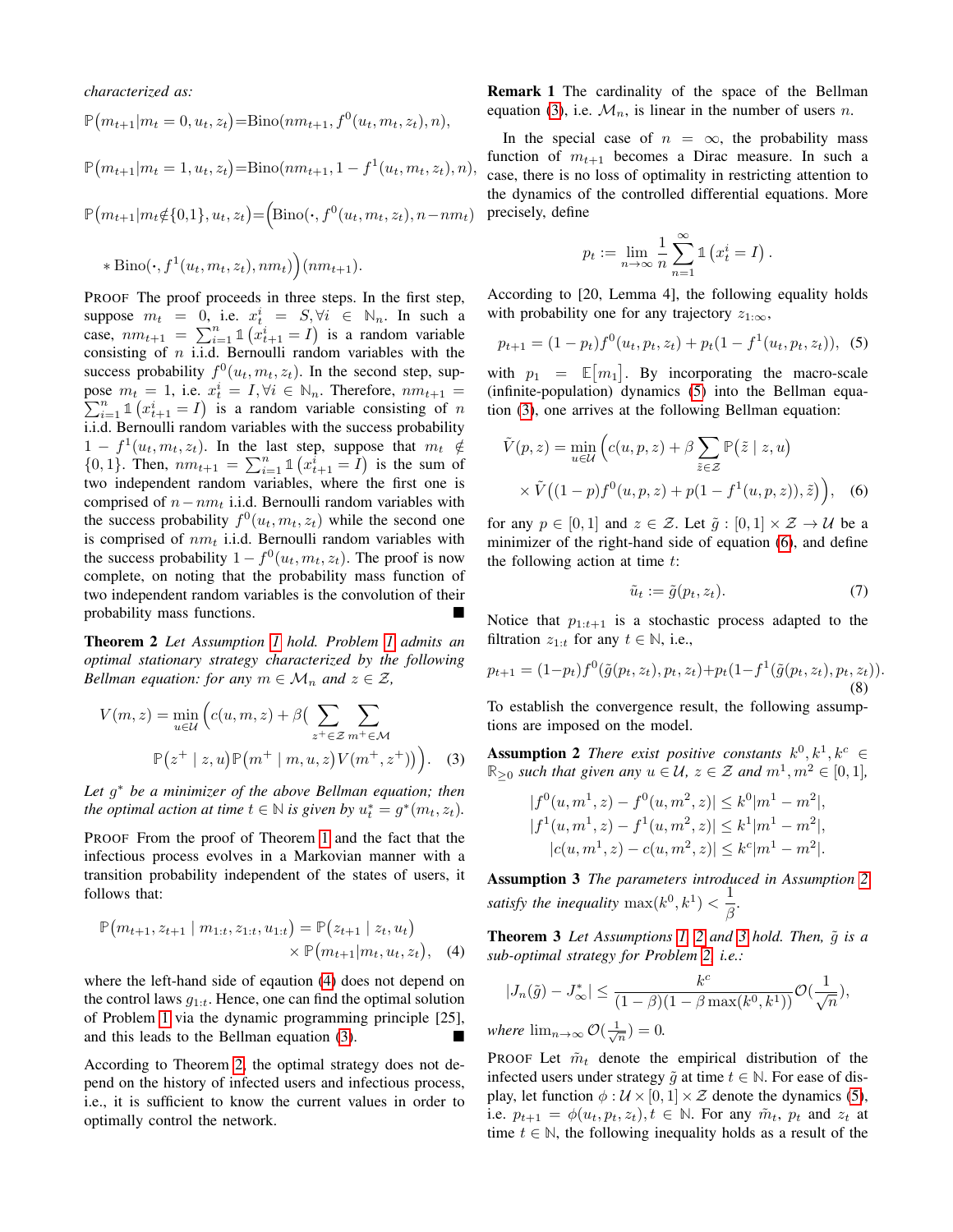triangle inequality, monotonicity of the expectation function, Assumptions [1](#page-1-4) and [2,](#page-2-5) and equations  $(5)$ ,  $(7)$  and  $(8)$ :

$$
\mathbb{E}|\tilde{m}_{t+1} - p_{t+1}| = \mathbb{E}|\tilde{m}_{t+1} - \phi(\tilde{g}(p_t, z_t), p_t, z_t)|
$$
  
\n
$$
\leq \mathbb{E}|\tilde{m}_{t+1} - \phi(\tilde{g}(p_t, z_t), \tilde{m}_t, z_t)|
$$
  
\n
$$
+ \mathbb{E}|\phi(\tilde{g}(p_t, z_t), p_t, z_t) - \phi(\tilde{g}(p_t, z_t), \tilde{m}_t, z_t)|
$$
  
\n
$$
\leq \mathcal{O}(\frac{1}{\sqrt{n}}) + \max(k^0, k^1)|\tilde{m}_t - p_t|,
$$
 (9)

where rate  $\mathcal{O}(\frac{1}{\sqrt{n}})$  is the rate of convergence to the infinitepopulation limit [20, Lemma 4]. On the other hand, from the triangle inequality, monotonicity of the expectation function, Assumptions [1](#page-1-4) and [2,](#page-2-5) and equations  $(6)$ ,  $(7)$  and  $(8)$ :

$$
J_n(\tilde{g}) - J_{\infty}^* = \mathbb{E}\big[\sum_{t=1}^{\infty} \beta^{t-1} c(\tilde{g}(p_t, z_t), \tilde{m}_t, z_t)\big] - \mathbb{E}\big[\tilde{V}(p_1, z_1)\big]
$$
  

$$
= \mathbb{E}\big[\sum_{t=1}^{\infty} \beta^{t-1} c(\tilde{g}(p_t, z_t), \tilde{m}_t, z_t) - \sum_{t=1}^{\infty} \beta^{t-1} c(\tilde{g}(p_t, z_t), p_t, z_t)\big]
$$
  

$$
\leq \sum_{t=1}^{\infty} \beta^{t-1} k^c \mathbb{E}\big[\tilde{m}_t - p_t\big].
$$
 (10)

From [20, Lemma 2], we have that  $\mathbb{E}\left[\left|\tilde{m}_1 - p_1\right|\right] \leq \mathcal{O}\left(\frac{1}{\sqrt{n}}\right)$ . Then, the proof follows from Assumption [3](#page-2-6) and successively using [\(9\)](#page-3-1) in inequality [\(10\)](#page-3-2).

Remark 2 It is to be noted that no continuity assumption is imposed on the infinite-population strategy [\(7\)](#page-2-7) in order to derive Theorem [3.](#page-2-9) In addition, an extra stability condition (i.e., Assumption [3\)](#page-2-6) is needed to ensure that the infinitepopulation strategy is stable when applied to the finitepopulation network.

Since the optimization in  $(6)$  is over an infinite space  $[0, 1]$ , it is computationally difficult to find the exact solution. However, it is shown in [20, Corollary 1] that if the optimization problem is carried out over space  $\mathcal{M}_n$ , the resultant solution will be a near-optimal solution for the finite-population case under Assumptions [1,](#page-1-4) [2](#page-2-5) and [3.](#page-2-6)

<span id="page-3-4"></span>**Corollary 1** Let Assumptions [1,](#page-1-4) [2](#page-2-5) and [3](#page-2-6) hold. Let also  $\tilde{g}_n$ :  $\mathcal{M}_n \times \mathcal{Z}$  be a minimizer of the quantized version of the *Bellman equation* [\(6\)](#page-2-4)*, as proposed in [20, Corollary 1]. The* √ performance of  $\tilde{g}_n$  converges to  $J^*_\infty$  at the rate  $1/\sqrt{n}$ .

#### <span id="page-3-0"></span>IV. SIMULATIONS: A SOCIAL NETWORK EXAMPLE

Nowadays, many people get their daily news via social media, where a small piece of false information may propagate and lead to a widespread misinformation and potentially catastrophic consequences. As a result, it is crucial for network managers as well as governments to prevent large-scale misinformation on social media. Inspired by this objective, we present a simple rumor control problem, where the goal of a network manager is to minimize the number of misinformed users in the presence of a false rumor.

**Example 1:** Consider  $n \in \mathbb{N}$  users and a matter of public interest with uncertain outcome such as an election. Let  $x_t^i = S$  mean that user  $i \in \mathbb{N}_n$  at time  $t \in \mathbb{N}$  is correctly informed about the topic and  $x_t^i = I$  mean otherwise. Denote

<span id="page-3-1"></span>

<span id="page-3-3"></span>Fig. 1. The optimal strategy for a network of size 200 in Example 1.

by  $m_t = \frac{1}{n} \sum_{t=1}^n \mathbb{1} \left( x_t^i = I \right)$  the empirical distribution of the misinformed users at time  $t$ .

<span id="page-3-2"></span>Let  $z_t \in \{0, 1, 2, 3, 4\}$  be the number of fake news that the source of the rumor publishes on social media at time  $t$ . The source is assumed to be persistent, i.e., it will find a way to spread the rumor unless it is constantly blocked.

The network manager has three options at each time instant, i.e.  $u_t \in \{1, 2, 3\}$ , where:

- $u_t = 1$  means that the network manager does not intervene;
- $u_t = 2$  means that the network manager blocks the source of the rumor, and
- $u_t = 3$  means that the network manager broadcasts authenticated information to the users and addresses the issue publicly for transparency.

Let  $w_t^z \in \{0,1\}$  be a random one-unit increment with success probability 0.3 such that at time  $t \in \mathbb{N}$ ,

$$
z_{t+1} = \begin{cases} z_t + w_t^z, & z_t < 4, u_t = 1, 3, \\ 4, & z_t = 4, u_t = 1, 3, \\ 0, & u_t = 2. \end{cases}
$$

The number of fake news may be viewed as the severity level of the misinforation induced by the rumor. In this example, we have implicitly assumed that when option "block" is taken by the manager, the source of rumor starts producing new fake news cautiously from zero again. The initial states of users are identically and independently distributed with probability mass function (0.85, 0.15), where 0.15 is the probability of being initially misinformed. At any time  $t \in \mathbb{N}$ , given the empirical distribution of misinformed users  $m_t$ , the number of fake news  $z_t$  and the option  $u_t$  taken by the network manager, an informed user is misled by the rumor with the following probability:

$$
f^{0}(u_{t}, m_{t}, z_{t}) = \begin{cases} 0.2m_{t}(z_{t} + 1), & u_{t} = 1, \\ 0.2m_{t}, & u_{t} = 2, \\ 0.1m_{t}^{2}, & u_{t} = 3, \end{cases}
$$

where a larger number of misinformed users and fake news means a higher probability that a user becomes misinformed. On the other hand, a misinformed user becomes informed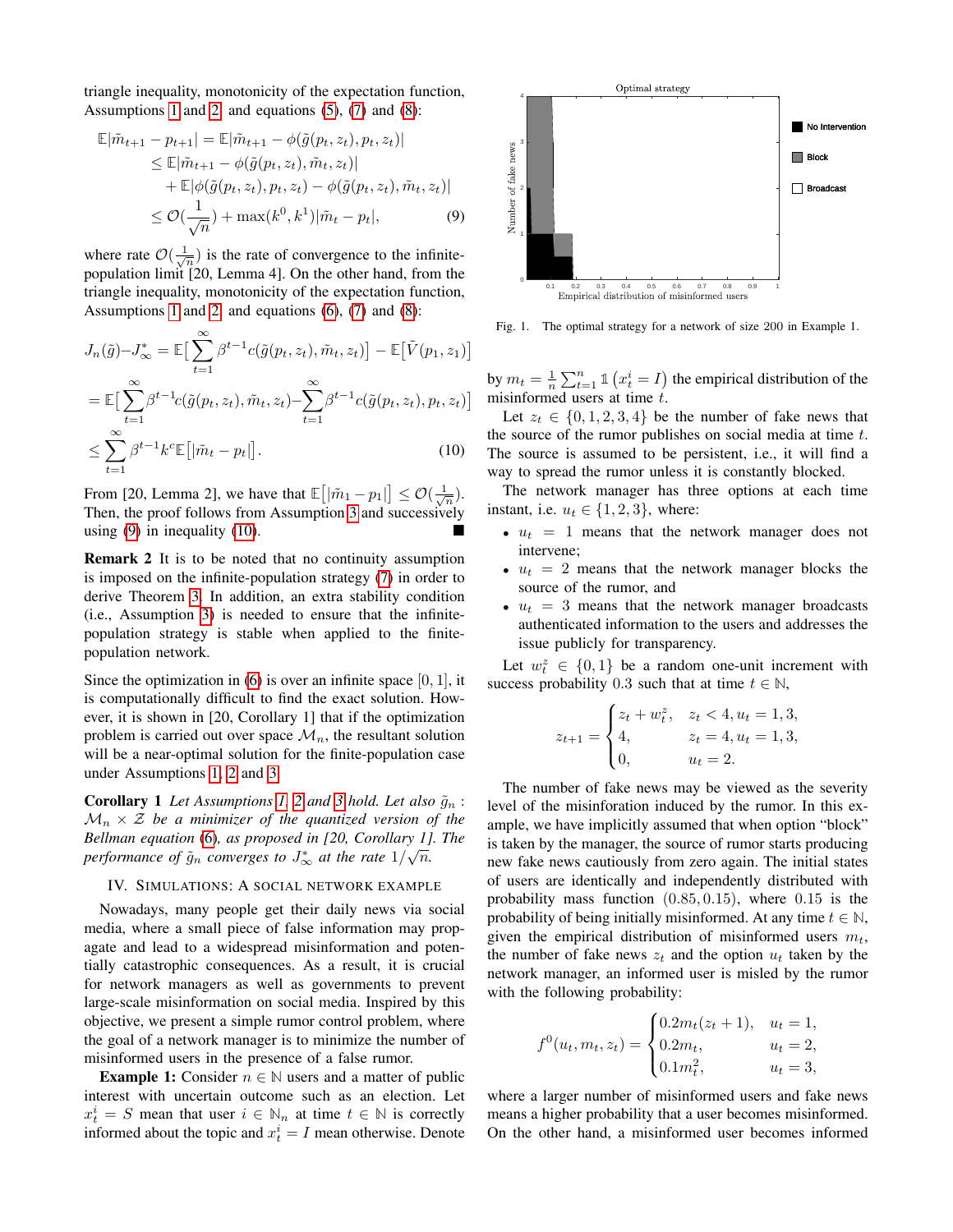and convinced by the authenticated information provided by the network manager with a high probability. More precisely,

$$
f^{1}(u_{t}) = \begin{cases} 0, & u_{t} = 1, 2, \\ 0.8, & u_{t} = 3. \end{cases}
$$

Denote by  $\ell : U \times Z \to \mathbb{R}_{\geq 0}$  the implementation cost of each option, and let:

$$
\ell(1, z) = 0, \quad \ell(2, z) = 0.2z + 1, \quad \ell(3, z) = 5,
$$

for any  $z \in \{0, 1, 2, 3, 4\}$ . It is desired to minimize the following cost function:

$$
\mathbb{E}\big[\sum_{t=1}^{\infty} 0.9^{t-1} \left(3.8m_t + \ell(u_t, z_t)\right)\big].
$$

To determine the optimal strategy, we first compute the transition probability matrix in Theorem [1](#page-1-6) and then solve the Bellman equation [\(3\)](#page-2-1) in Theorem [2](#page-2-2) by using the valueiteration method. The optimal strategy for  $n = 200$  is displayed in Figure [1](#page-3-3) as a function of the empirical distribution of misinformed users and the number of fake news. Under this optimal strategy, one realization of Example 1 is depicted in Figure [2.](#page-4-1)



<span id="page-4-1"></span>Fig. 2. Trajectory of the solution for a network of size 200 in Example 1.

To verify the results of Theorem [3](#page-2-9) and Corollary [1,](#page-3-4) let the Bellman equation [\(6\)](#page-2-4) be quantized with a step size  $1/n$ , and denote the resultant value function by  $V^Q(q_1, z_1)$ , where  $q_1$ is the closest number in  $\mathcal{M}_n$  to  $p_1 = 0.15$ . Subsequently, it is shown in Figure [3](#page-4-2) that  $\mathbb{E}[V^Q(q_1, z_1)]$  converges to  $J_n^* =$  $\mathbb{E}[V(m_1, z_1)],$  as *n* increases.



<span id="page-4-2"></span>Fig. 3. The quantized solution converges to the optimal solution as the number of users increases in Example 1.

## V. CONCLUSIONS

<span id="page-4-0"></span>A stochastic dynamic control strategy was introduced over a homogeneous network to minimize the spread of a persistent infection. It was shown that the exact optimal solution can be efficiently computed by solving a Bellman equation whose state space increases linearly with the number of nodes. In addition, an approximate optimal solution was proposed based on the infinite-population network, where the approximation error was shown to be upper bounded by a term that decays to zero as the number of users tends to infinity. An example of a social network was then presented to verify the theoretical results.

As a future research direction, the obtained results can be extended to partially homogeneous networks wherein the nodes are categorized into several sub-populations of homogeneous nodes such as low-degree and high-degree nodes. In addition, various approximation methods may be used to further alleviate the computational complexity of the proposed solutions. The development of reinforcement learning algorithms based on the Bellman equations provided in this paper can be another interesting problem for future work.

#### **REFERENCES**

- [1] R. M. Anderson, *The population dynamics of infectious diseases: Theory and applications*. Springer, 2013.
- [2] O. Shy, "A short survey of network economics," *Review of Industrial Organization*, vol. 38, no. 2, pp. 119–149, 2011.
- [3] G. A. Pagani and M. Aiello, "The power grid as a complex network: A survey," *Physica A: Statistical Mechanics and its Applications*, vol. 392, no. 11, pp. 2688 –2700, 2013.
- [4] D. Easley and J. Kleinberg, *Networks, crowds, and markets: Reasoning about a highly connected world*. Cambridge University Press, 2010. [5] K. Sha, A. Striege, and M. Song, *Security, Privacy and Reliability in*
- *Computer Communications and Networks*. River Publishers, 2016.
- [6] I. Friedberg, F. Skopik, G. Settanni, and R. Fiedler, "Combating advanced persistent threats: From network event correlation to incident detection," *Computers & Security*, vol. 48, pp. 35–57, 2015.
- [7] R. Pastor-Satorras, C. Castellano, P. Van Mieghem, and A. Vespignani, "Epidemic processes in complex networks," *Reviews of Modern Physics*, vol. 87, no. 3, p. 925, 2015.
- [8] C. Nowzari, V. M. Preciado, and G. J. Pappas, "Analysis and control of epidemics: A survey of spreading processes on complex networks," *IEEE Control Systems*, vol. 36, no. 1, pp. 26–46, 2016.